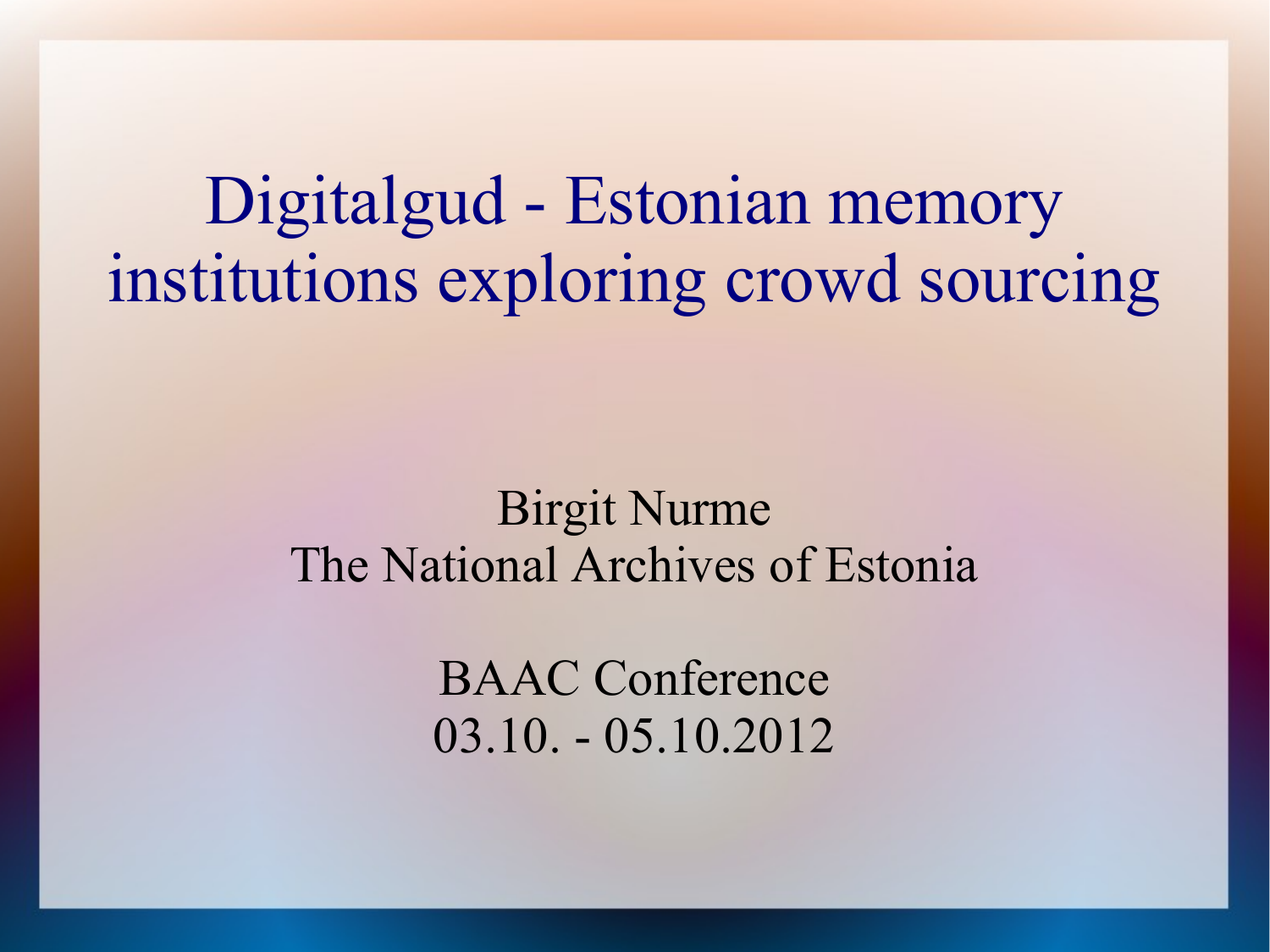#### THE START

• Current situation

• Needs

• Idea(s)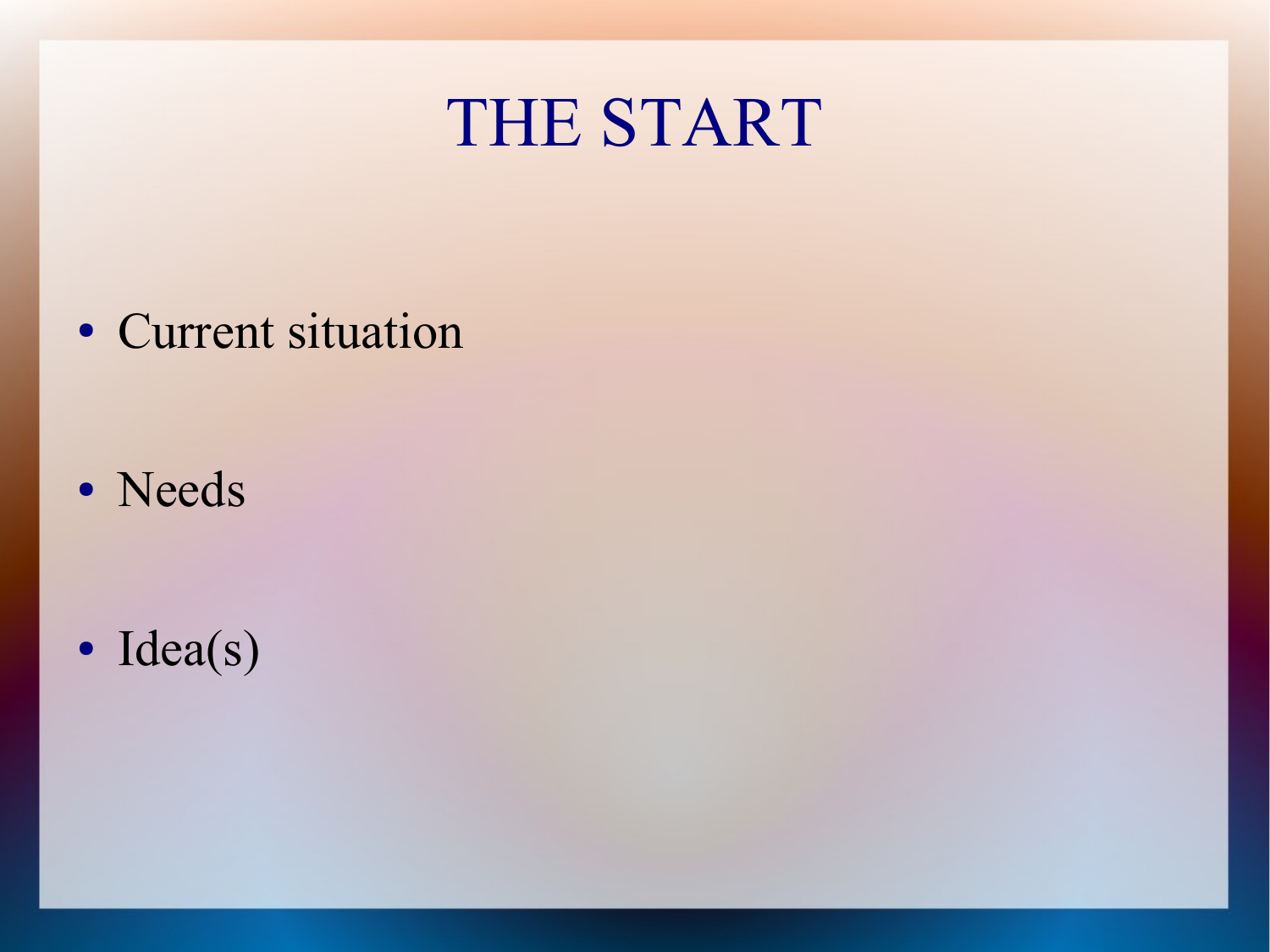#### GOALS

• Improved metadata, descriptions

• Knowledge about crowd sourcing possibilities

• Cooperation between institutions

• Attention and awareness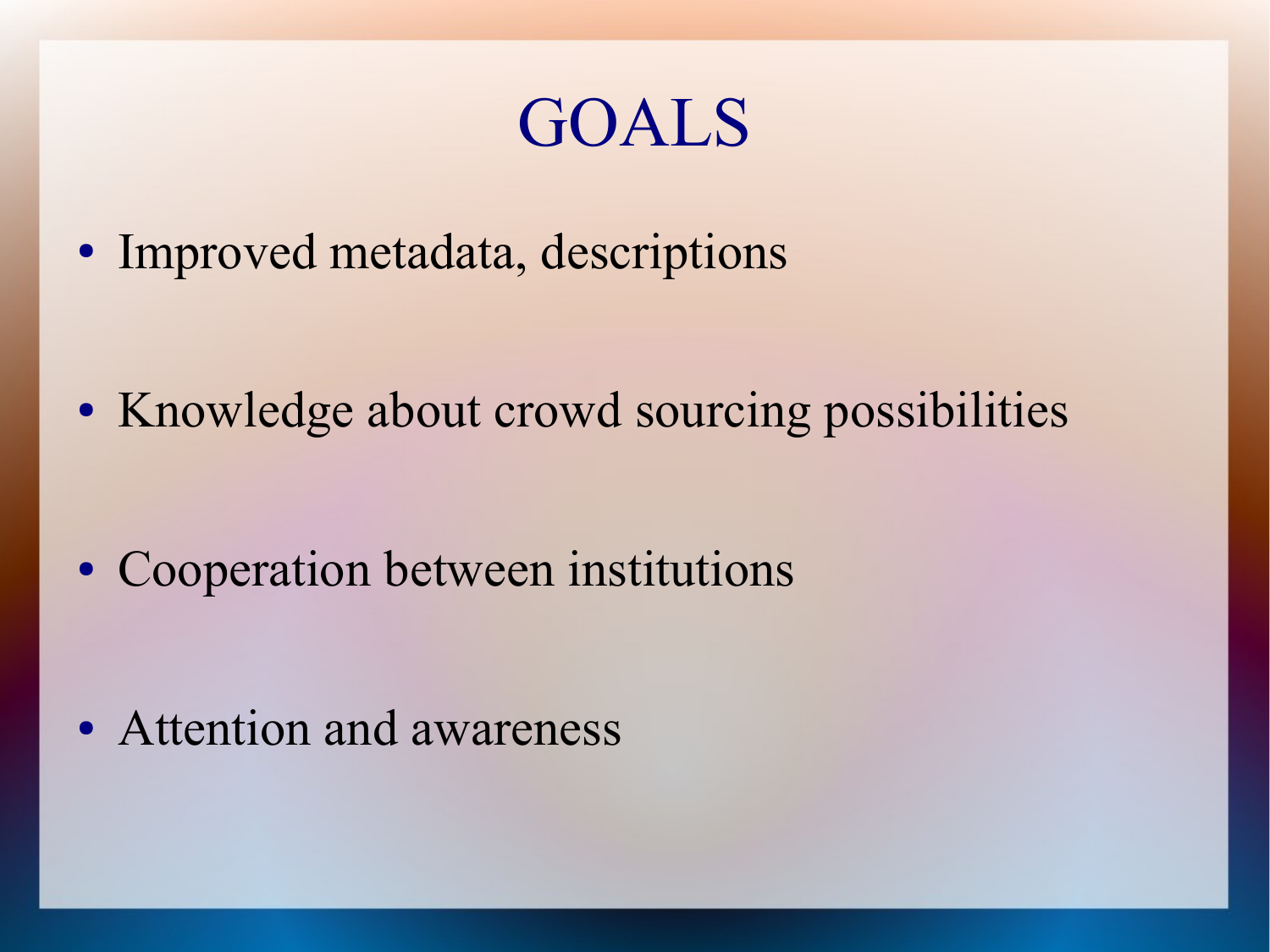## RESOURCES

- Six enthusiasts
- Audiovisual records already digitized
- Knowledge in the community
- Zero-budget & no written project
- Facebook as a platform
- National initiative "Let's do it"

Other institutions joined: (3 archives, 3 libraries, 12 museums)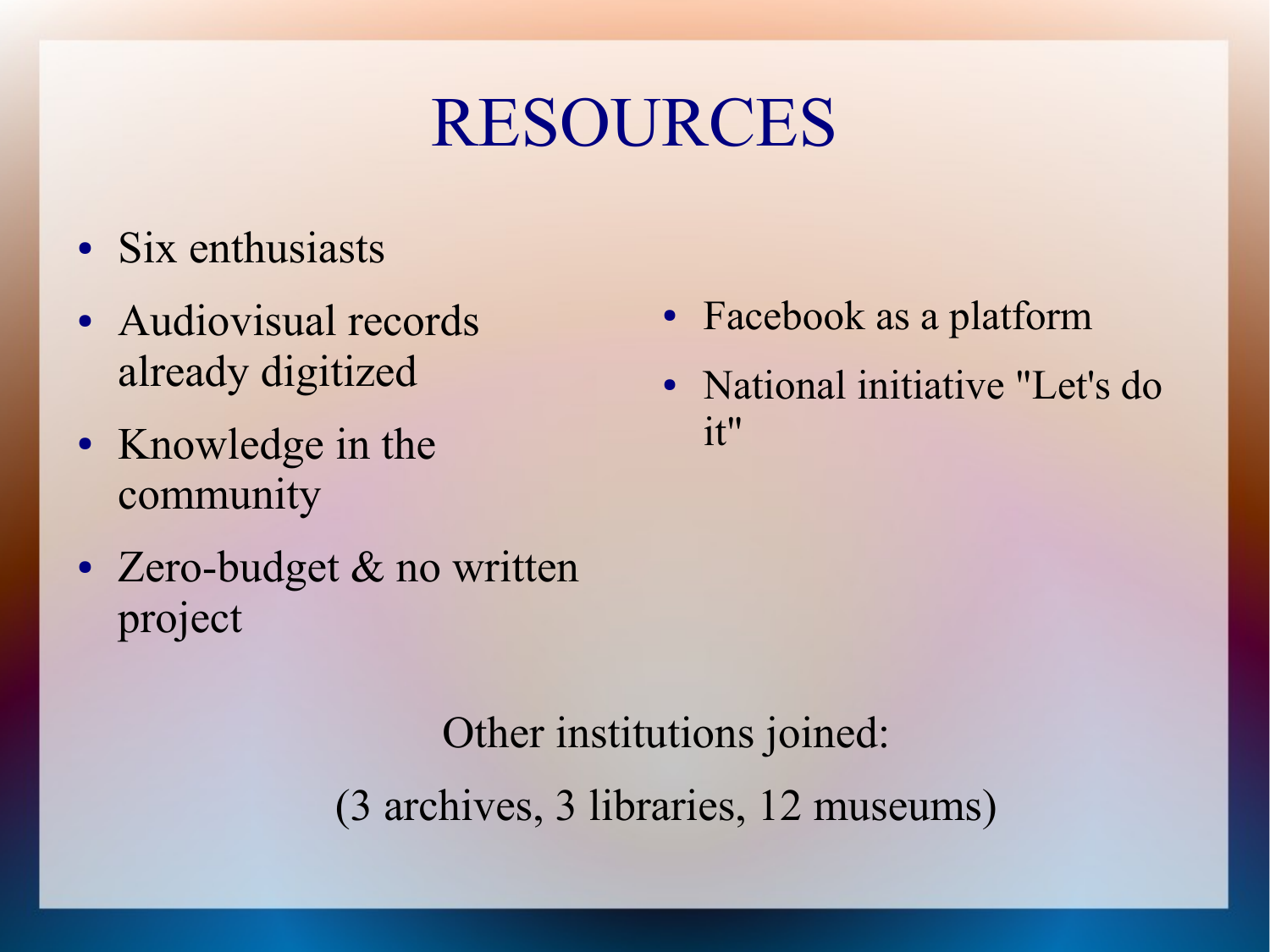## SET THE RULES

- What kind of photos
- How many photos
- How to describe
- How and when to upload
- How to keep the discussion up
- How to advertise
- Guidelines for the crowd

We tried to keep it simple and not too formal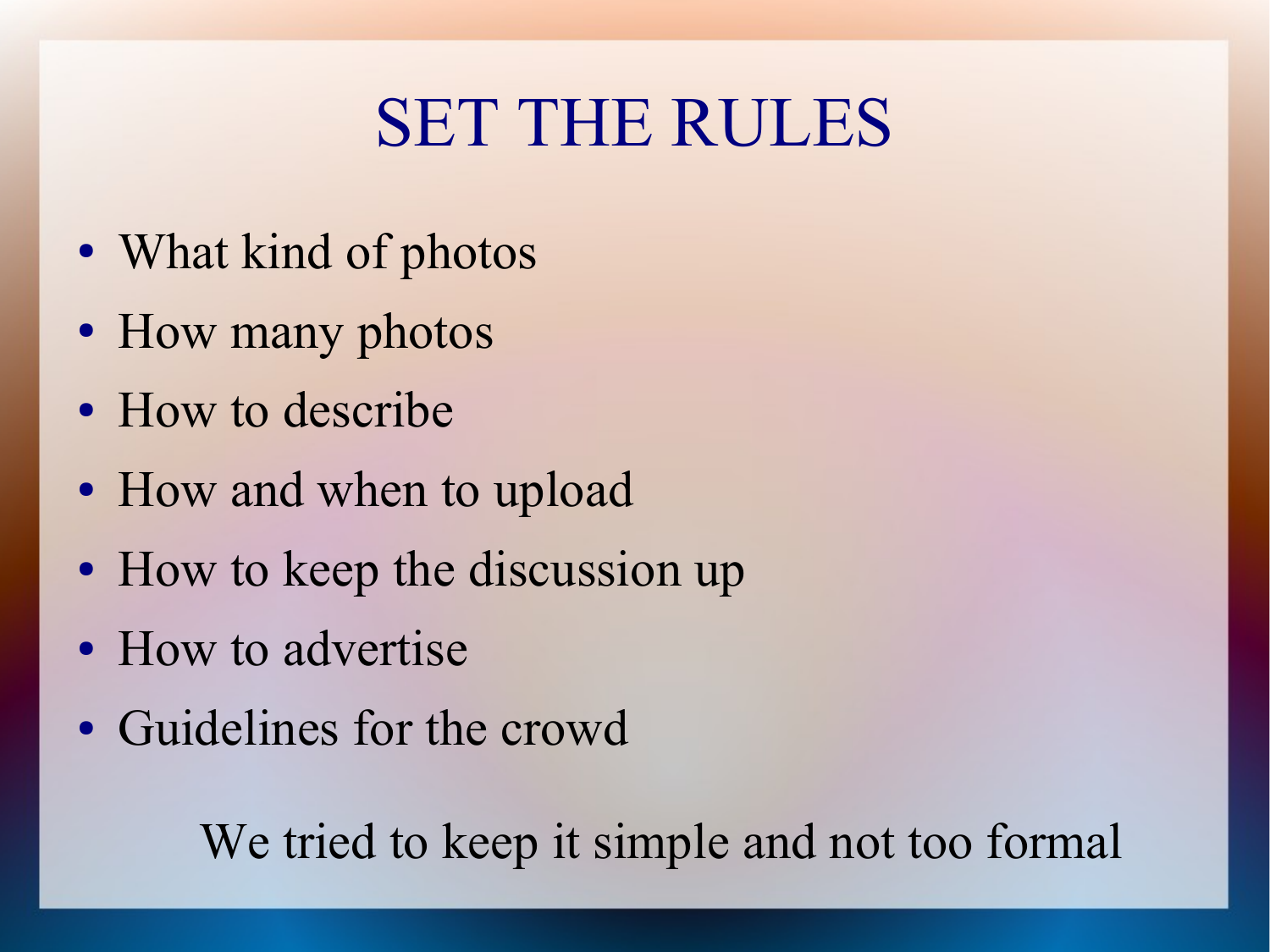# THE EVENT Digitalgud

- The topic unknown places
- More than 1000 participants
- Active discussions
- More photos needed in the process
- "Now and then" catalogue

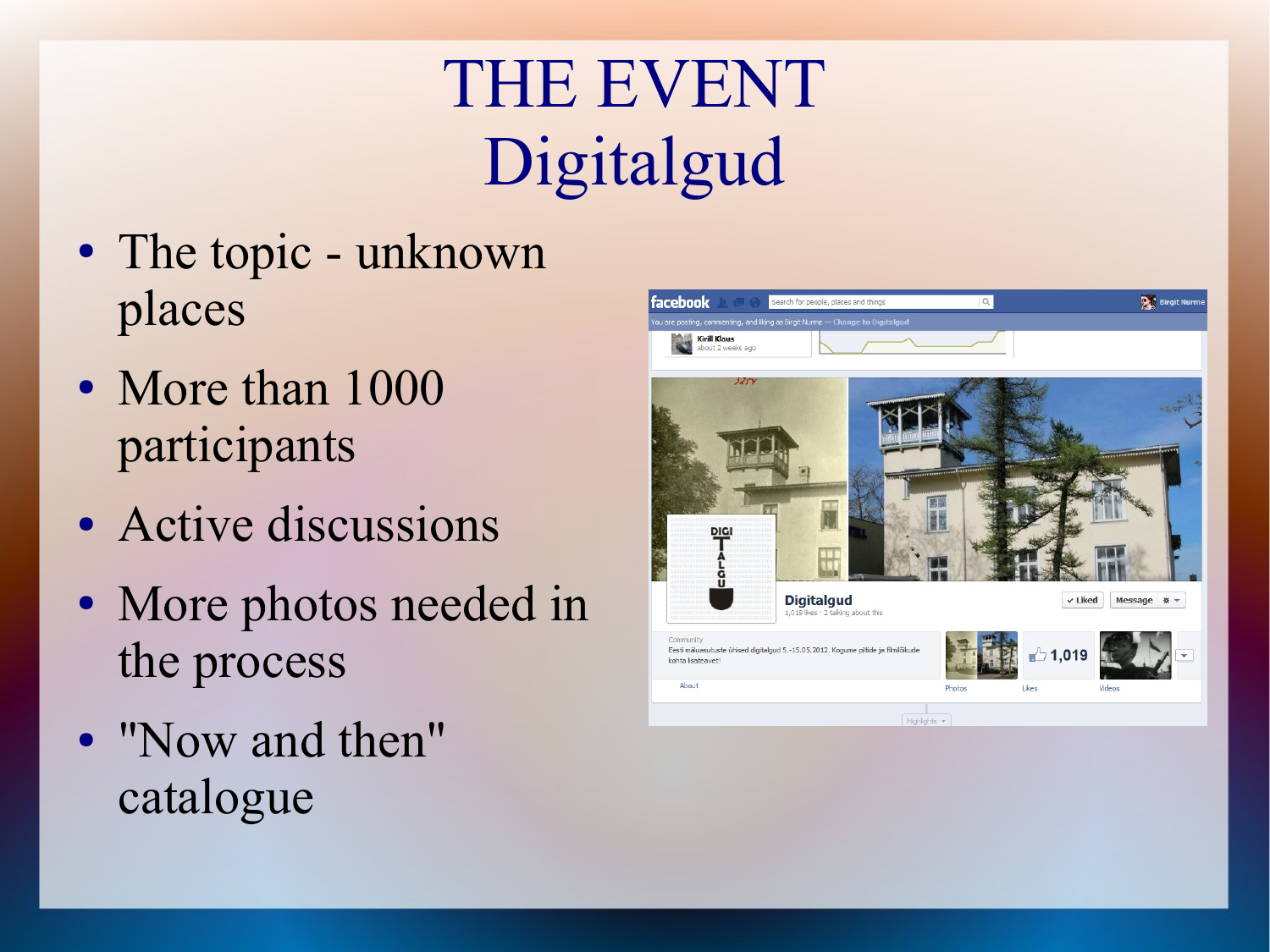### OUTCOME

• Majority of photos described

• Public awareness raised

• Institutions changing information

• A lot of work done that otherwise would not have been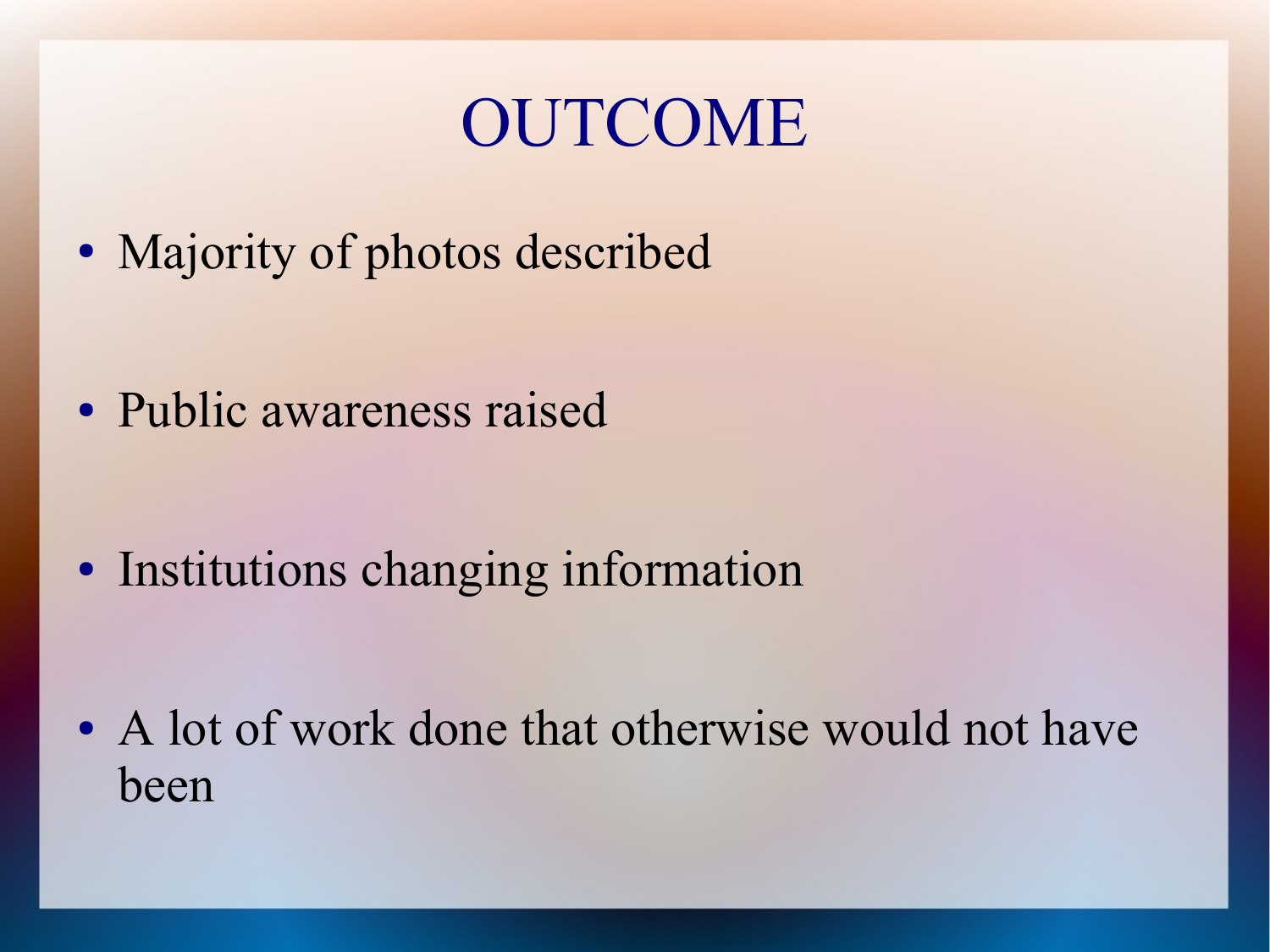### LESSONS LEARNT

- People are really interested in such initiatives
- The time period could be shorter/ or more photos
- The price is not a motivator
- Campaign format and joint effort were the keys
- Negative feedback about using Facebook